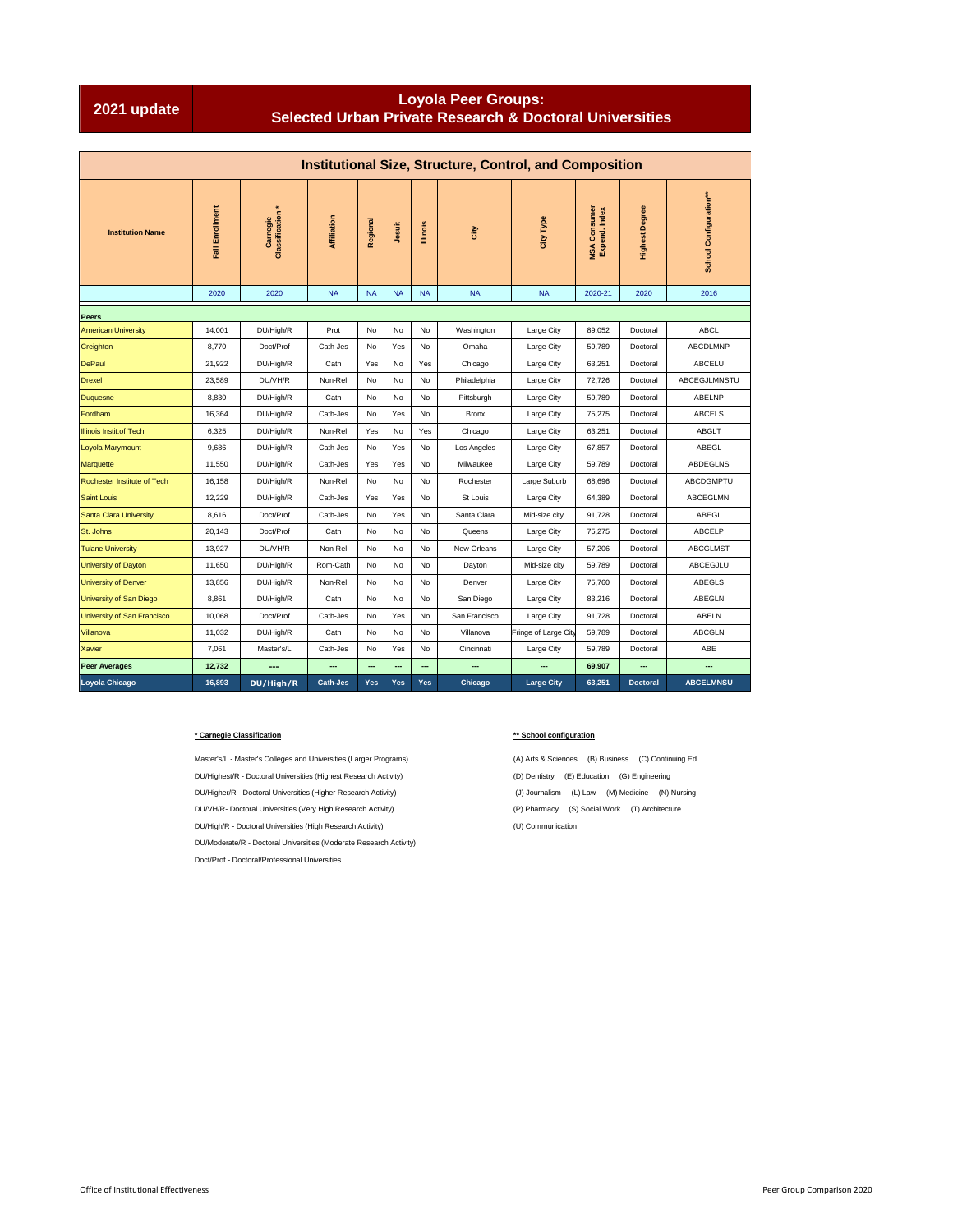|             | <b>Loyola Peer Groups:</b>                            |
|-------------|-------------------------------------------------------|
| 2021 update | <b>Selected Urban Private Research &amp; Doctoral</b> |
|             | <b>Universities</b>                                   |

|                             | <b>Student and Institutional Academic Measures</b> |                                  |                                                   |                                  |                |                  |                            |                                          |                                           |                                                   |                   |  |  |  |  |
|-----------------------------|----------------------------------------------------|----------------------------------|---------------------------------------------------|----------------------------------|----------------|------------------|----------------------------|------------------------------------------|-------------------------------------------|---------------------------------------------------|-------------------|--|--|--|--|
| <b>Institution Name</b>     | (25th & 75th Percentiles)<br><b>ACT Composite</b>  | <b>ACT Composite</b><br>(Median) | (25th & 75th Percentiles)<br><b>SAT Composite</b> | <b>SAT Composite</b><br>(Median) | Delaware Study | U.S. News Rank t | Peer Assessment<br>Score ‡ | Retention (2019 Cohort)<br>Fresh to Soph | % 6-Year Graduation<br>Rate (2013 Cohort) | Proportion of Fresh. In<br>top 10% of H S Class ‡ | Acceptance Rate # |  |  |  |  |
|                             | 2020                                               | 2020                             | 2020                                              | 2020                             | 2020           | 2021             | 2021                       | 2020                                     | 2020                                      | 2021                                              | 2021              |  |  |  |  |
| <b>Peers</b>                |                                                    |                                  |                                                   |                                  |                |                  |                            |                                          |                                           |                                                   |                   |  |  |  |  |
| <b>American University</b>  | $27 - 32$                                          | 29.0                             | 1220-1390                                         | 1305                             | No             | 79               | 3.3                        | 85                                       | 79                                        | 35                                                | 39                |  |  |  |  |
| Creighton                   |                                                    | 26.0                             |                                                   |                                  | No             | 103              | 3.1                        | 92                                       | 79                                        | 43                                                | 77                |  |  |  |  |
| <b>DePaul</b>               | $\cdots$                                           | ----                             |                                                   |                                  | No             | 127              | 3.0                        | 83                                       | 71                                        | N/A                                               | 70                |  |  |  |  |
| <b>Drexel</b>               | 25-31                                              | 28.0                             | 1180-1380                                         | 1280                             | No             | 103              | 3.0                        | 88                                       | 71                                        | 40                                                | 77                |  |  |  |  |
| <b>Duquesne</b>             | 23-28                                              | 25.5                             | 1120-1270                                         | 1195                             | No             | 148              | 2.7                        | 86                                       | 77                                        | 17                                                | 77                |  |  |  |  |
| Fordham                     | 27-32                                              | 30.0                             | 1230-1410                                         | 1320                             | No             | 68               | 3.3                        | 89                                       | 83                                        | 44                                                | 53                |  |  |  |  |
| Illinois Instit.of Tech.    | 26-32                                              | 29.0                             | 1200-1390                                         | 1295                             | No             | 122              | 2.9                        | 87                                       | 72                                        | 41                                                | 61                |  |  |  |  |
| Loyola Marymount            | 27-31                                              | 29.0                             | 1210-1390                                         | 1300                             | No             | 75               | 3.1                        | 83                                       | 83                                        | 37                                                | 50                |  |  |  |  |
| Marquette                   | 25-30                                              | 26.5                             | 1160-1340                                         | 1250                             | No             | 83               | 3.2                        | 88                                       | 84                                        | 39                                                | 82                |  |  |  |  |
| Rochester Institute of Tech | 28-33                                              | 29.5                             | 1220-1420                                         | 1320                             | No             | 117              | 3.4                        | 86                                       | 73                                        | 39                                                | 74                |  |  |  |  |
| <b>Saint Louis</b>          | 25-31                                              | 27.5                             | 1160-1370                                         | 1265                             | No             | 103              | 3.1                        | 90                                       | 80                                        | 39                                                | 56                |  |  |  |  |
| Santa Clara University      | 28-32                                              | 30.0                             | 1270-1450                                         | 1360                             | No             | 55               | 3.2                        | 93                                       | 92                                        | 40                                                | 51                |  |  |  |  |
| St. Johns                   | 23-29                                              | 26.0                             | 1080-1300                                         | 1190                             | No             | 172              | 2.9                        | 83                                       | 64                                        | 20                                                | 75                |  |  |  |  |
| <b>Tulane University</b>    | 30-33                                              | 32.0                             | 1340-1500                                         | 1420                             | No             | 42               | 3.6                        | 92                                       | 86                                        | 63                                                | 11                |  |  |  |  |
| University of Dayton        | 23-29                                              | 26.0                             | 1080-1300                                         | 1190                             | No             | 127              | 2.8                        | 91                                       | 81                                        | 27                                                | 81                |  |  |  |  |
| <b>University of Denver</b> | 26-31                                              | 28.5                             | 1170-1360                                         | 1265                             | No             | 93               | 3.1                        | 84                                       | 75                                        | 39                                                | 61                |  |  |  |  |
| University of San Diego     |                                                    | 28.5                             | ----                                              | ----                             | No             | 93               | 3.1                        | 84                                       | 80                                        | 37                                                | 59                |  |  |  |  |
| University of San Francisco | 24-30                                              | 26.0                             | 1140-1330                                         | 1235                             | No             | 103              | 3.1                        | 76                                       | 71                                        | 35                                                | 70                |  |  |  |  |
| Villanova                   | 30-33                                              | 32.5                             | 1320-1460                                         | 1390                             | No             | 49               | 3.4                        | 96                                       | 92                                        | 72                                                | 31                |  |  |  |  |
| <b>Xavier</b>               | $22 - 28$                                          | 25.0                             | 1060-1250                                         | 1155                             | No             | na               | 3.9                        | 85                                       | 69                                        | N/A                                               | 81                |  |  |  |  |
| <b>Peer Averages</b>        | 26-31                                              | 28.1                             | 1189-1378                                         | 1279                             | ---            | 98***            | 3.2                        | 87                                       | 78                                        | 39                                                | 62                |  |  |  |  |
| Loyola Chicago              | 25-30                                              | 27.5                             | 1130-1330                                         | 1230                             | <b>No</b>      | 103              | 3.3                        | 85                                       | 74                                        | 39                                                | 71                |  |  |  |  |

**ǂ Included by U.S. News calculations of 2021 Ratings.**

<u>† U.S. News National/Regional</u><br><u>Rankings Groups</u><br>Note: Xavier was ranked in the Regional Universities<br>Midwest category. Other institutions, including Loyola<br>Chicago, were ranked in the National Universities<br>ratienory.<br>Nas

in Top 25% of HS Class in their ranking calculations.

**\*\*\*Ranking average is based on the National Universites only**